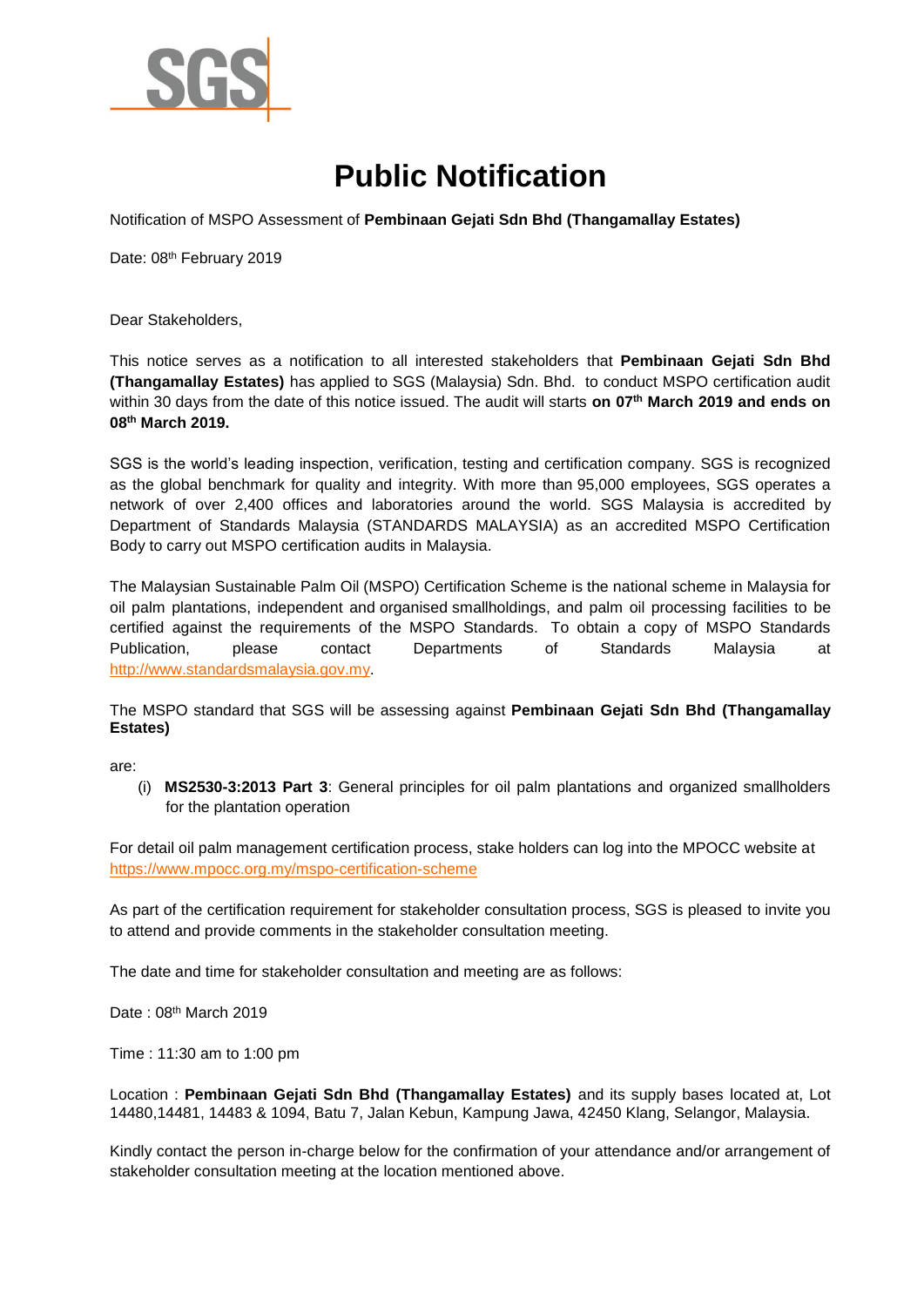## **Pembinaan Gejati Sdn Bhd (Thangamallay Estates)**

**Mr Ravindran Subramaniam**  Plantation Controller

## **Pembinaan Gejati Sdn Bhd (Thangamallay Estates)**

Lot 14480,14481, 14483 & 1094, Batu 7, Jalan Kebun, Kampung Jawa, 42450 Klang, Selangor, Malaysia +60 12 637 5746

E-mail; [ravin@southern.com.my](file:///D:/ravin@southern.com.my)

Note \*: If you are unable to attend the meeting you are most welcome to meet our audit team and convey your comments during any of the audit days.

| Associated Supply Base of FFB to The Above POM To Be Included In This Assessment |                                                                                                             |                      |                  |                |                   |  |
|----------------------------------------------------------------------------------|-------------------------------------------------------------------------------------------------------------|----------------------|------------------|----------------|-------------------|--|
| Name of<br><b>Estate</b>                                                         | Location                                                                                                    | <b>GPS Reference</b> |                  | <b>Planted</b> | <b>Total Area</b> |  |
|                                                                                  |                                                                                                             | Latitude             | <b>Longitude</b> | <b>Crop</b>    | (Ha)              |  |
| Ladang<br>Thangamallay                                                           | Lot 14480, 14481, 14483 & 1094,<br>Batu 7, Jalan Kebun, Kampung<br>Jawa, 42450 Klang, Selangor,<br>Malavsia | N 2°57'38.26"        | E 101°32'46.56"  | <b>FFB</b>     | 252.54            |  |

The assessor team for the certification assessment will consist of:

|                         | Lead Auditor for Best Agricultural Practice, Integrated Pest<br>Management, worker welfare, Social aspect and Supply Chain         |  |  |
|-------------------------|------------------------------------------------------------------------------------------------------------------------------------|--|--|
| <b>Mr James S H Ong</b> | Lead Auditor for Quality Management System, Environment<br>Management System, safety and health, and fluent in local<br>languages. |  |  |
|                         | Lead Auditor for social aspect, workers welfare and fluent in local<br>languages                                                   |  |  |
|                         | Auditor for Best Agricultural Practice, Integrated Pest Management,<br>worker welfare, Social aspect and Supply Chain              |  |  |
| <b>Mr James S H Ong</b> | Auditor for Quality Management System, Environment Management<br>System, safety and health, and fluent in local languages.         |  |  |
|                         | Auditor for social aspect, workers welfare and fluent in local<br>languages                                                        |  |  |

The purpose of this public notification is because SGS being the certification body in charged would like to seek the views and opinions of the stakeholder groups with regards to the oil palm management issues relating to the management unit so as to determine the level of compliance of the management unit with the requirements of MSPO standards. Interested stakeholders can provide comments (if any) on any of the following matters related to the site management unit on the following issues:

- a) Environmental protection within the estate or mill including use of pesticide and effluent management.
- b) Biodiversity within the estate and mill
- c) Opportunities for employment
- d) Contribution for local development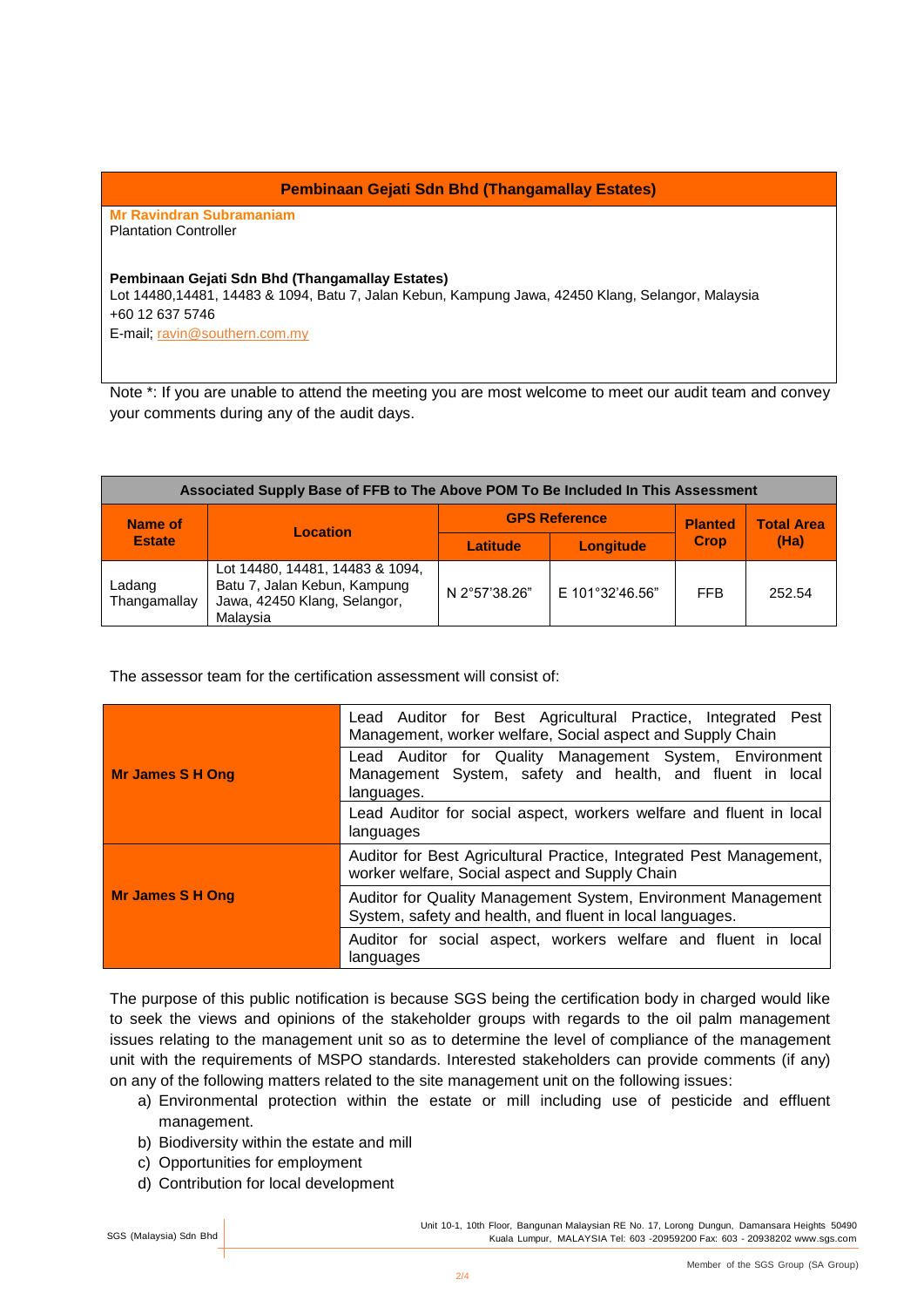- e) Provision of housing, sanitation, facility and education support
- f) Other issues related with the assessment

SGS maintains confidentiality at all levels of its organization concerning information obtained in the course of its business and in particular this MSPO certification process. No information will be disclosed to any third party unless in response to legal process or required by the MPOCC of the MSPO accreditation body, after providing the Client and/or Stakeholders with a copy of such process or requirement. Otherwise, no information received shall be disclosed without prior consent of the stakeholder group concerned.

Therefore, all stakeholders can come to SGS with full confidence to provide their views and comments as SGS is bonded by the confidentiality principles and rules as embedded in the MSPO Accreditation policies and scheme owner's procedure.

We invite all stakeholders to take part in this consultation process as you can make a positive contribution to the certification decision. We invite you to raise any issues, both positive and negative, by sending a written response by mail, fax or e-mail to SGS (Malaysia) Sdn. Bhd.

Please include the following details in case we may need to contact for your clarification on any issues raised.

| <b>Name</b>      |  |
|------------------|--|
| <b>Address</b>   |  |
|                  |  |
| <b>Telephone</b> |  |
| E-mail           |  |

If you wish your comments and views to be treated in full confidential manner or remain anonymous, you can mark your reply 'IN CONFIDENCE' and send the letter or mail to:

## **SGS (Malaysia) Sdn. Bhd.**

**Mr. Kenny Looi** Certification & Business Enhancement (CBE); Country Business Manager (CBE)

Unit 10-1, 10<sup>th</sup> Floor, Bangunan Malaysian RE No. 17, Lorong Dungun, Damansara Heights, 50490 Kuala Lumpur, Malaysia

Phone: +603 2095 9200 Fax: +603 2093 8202 E-mail: [kenny.looi@sgs.com](mailto:kenny.looi@sgs.com)

If for any valid reason that you do not agree with the outcome of the certification (e.g. disagree with the granting of the certificate to this management unit and etc.), the stakeholder has the right to dispute and complain to SGS. The stakeholder shall submit its complaint/disputes/grievances to SGS within 30 days, supported by relevant facts and data for considering during the Complaint/Disputes/Grievances Procedure.

All Complaints/Disputes/Grievances forwarded to SGS are put before an independent Appeal Panel under SGS Advisory Board/Governance of Impartiality Committee. The decision of the Appeal Panel shall be final and binding on both the stakeholders and SGS.